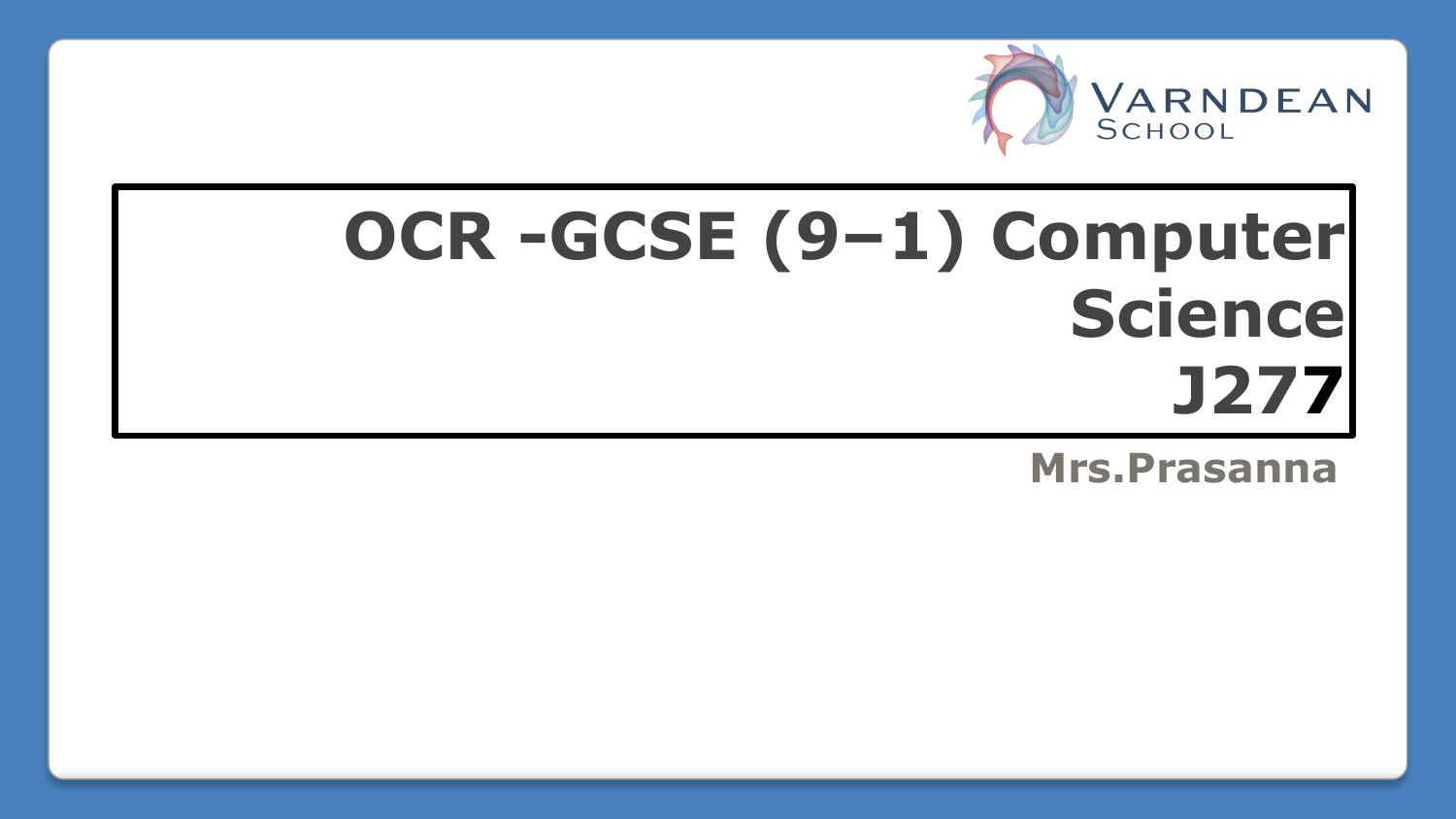## **OCR GCSE Computer Science Revision Checklist**



| <b>OCR Component 01</b><br><b>Computing Systems</b><br>80 marks - 1 hour and 30 minutes, Written paper<br>(no calculators allowed) | <b>OCR Component 02</b><br><b>Computational Thinking, Algorithms &amp; Programming</b><br>80 marks - 1 hour and 30 minutes, Written paper<br>(no calculators allowed) |
|------------------------------------------------------------------------------------------------------------------------------------|-----------------------------------------------------------------------------------------------------------------------------------------------------------------------|
| $1.1 - Systems Architecture$                                                                                                       | $2.1 -$ Algorithms                                                                                                                                                    |
| $1.2 - Memory$                                                                                                                     | 2.2 - Programming Techniques                                                                                                                                          |
| $1.3 - Storage$                                                                                                                    | 2.3 – Producing Robust Programs                                                                                                                                       |
| 1.4 - Wired & Wireless Networks                                                                                                    | 2.4 - Computational Logic                                                                                                                                             |
| 1.5 – Network Topologies, Protocols & Layers                                                                                       | 2.5 – Translators & Facilities of Languages                                                                                                                           |
| $1.6 - Systems security$                                                                                                           | 2.6 - Data Representation                                                                                                                                             |
| 1.7 - Systems Software                                                                                                             |                                                                                                                                                                       |
| 1.8 - Ethical, Legal, Cultural & Environmental<br>Concerns                                                                         |                                                                                                                                                                       |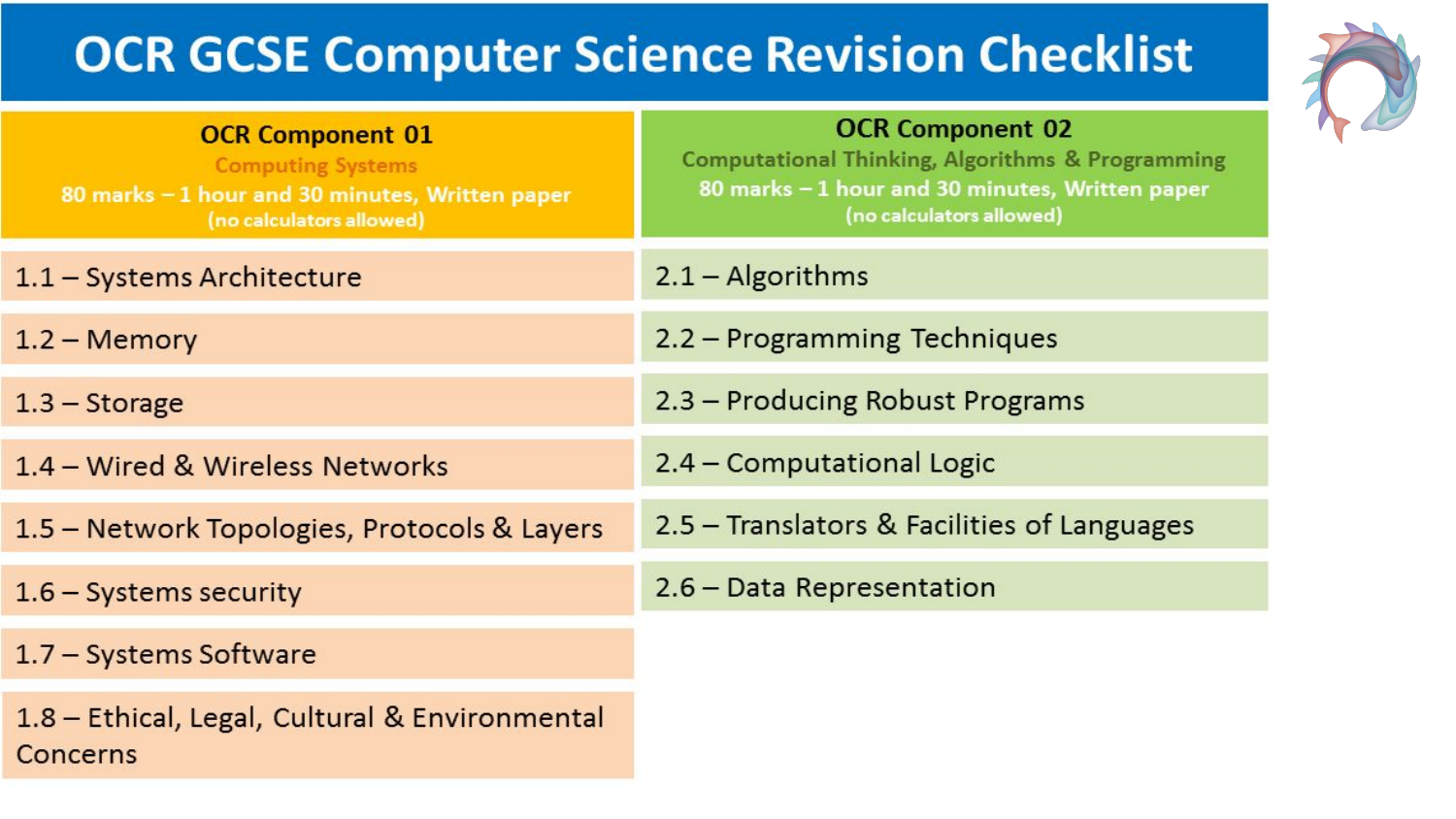# **Final Exam Dates & MOCK**

#### **PPE2 Mock Exam- (4th January 2022) Computing Exams: Paper 1 -80 marks Paper 2-80 marks**

| <b>Units</b>                 | <b>Marks</b>                                              | <b>Final Exam</b>                                    |
|------------------------------|-----------------------------------------------------------|------------------------------------------------------|
| <b>Paper 1-Theory -Final</b> | 80 marks - 50%                                            | <b>16th May 2022</b>                                 |
| Exam                         | 1 hour 30 mins                                            | (Afternoon)                                          |
| <b>Paper 2- Theory-Final</b> | 80 marks - 50%                                            | 27th May 2022                                        |
| <b>Exam</b>                  | 1 hour 30 mins                                            | (Afternoon)                                          |
| <b>Python Programming</b>    | <b>NEA Task-students will be</b><br>doing this task(PREP) | <b>Students will get tested in</b><br><b>Paper-2</b> |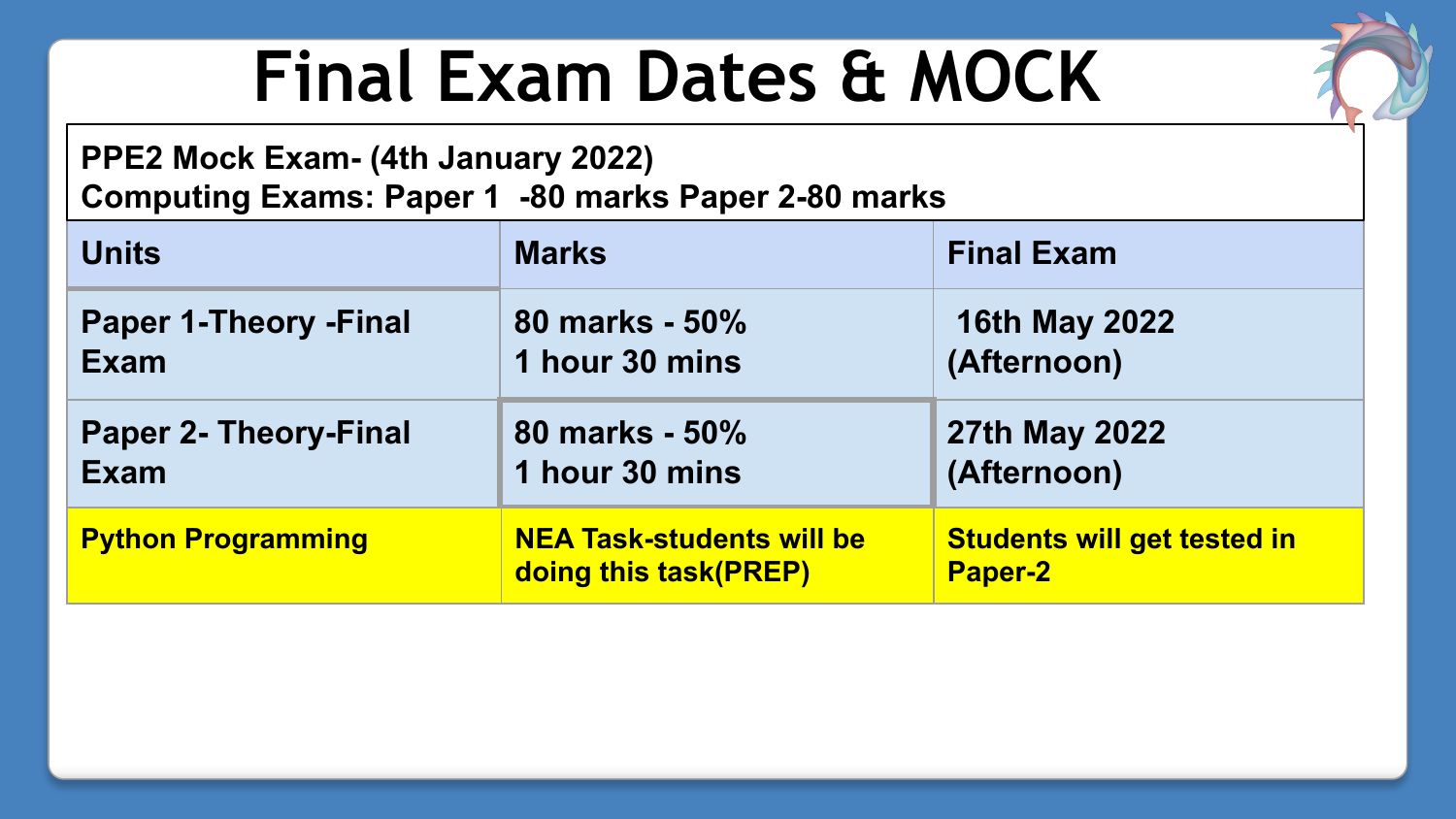## **PREP & Resources**

**Other Revision materials shared in Google classroom/Computing WEBSITE/Student's home screen**

- 1. Knowledge Organiser
- 2. Keyword Glossary
- 3. Christmas Revision (15 days Timetable/Questions)
- 4. Six a day Questions & Answers(class practice)
- 5. Algorithm a day.
- 6. Easter/Final-30 day Revision Timetable Questions.
- 7. Six/Eight marks questions
- 8. 120 target sheet

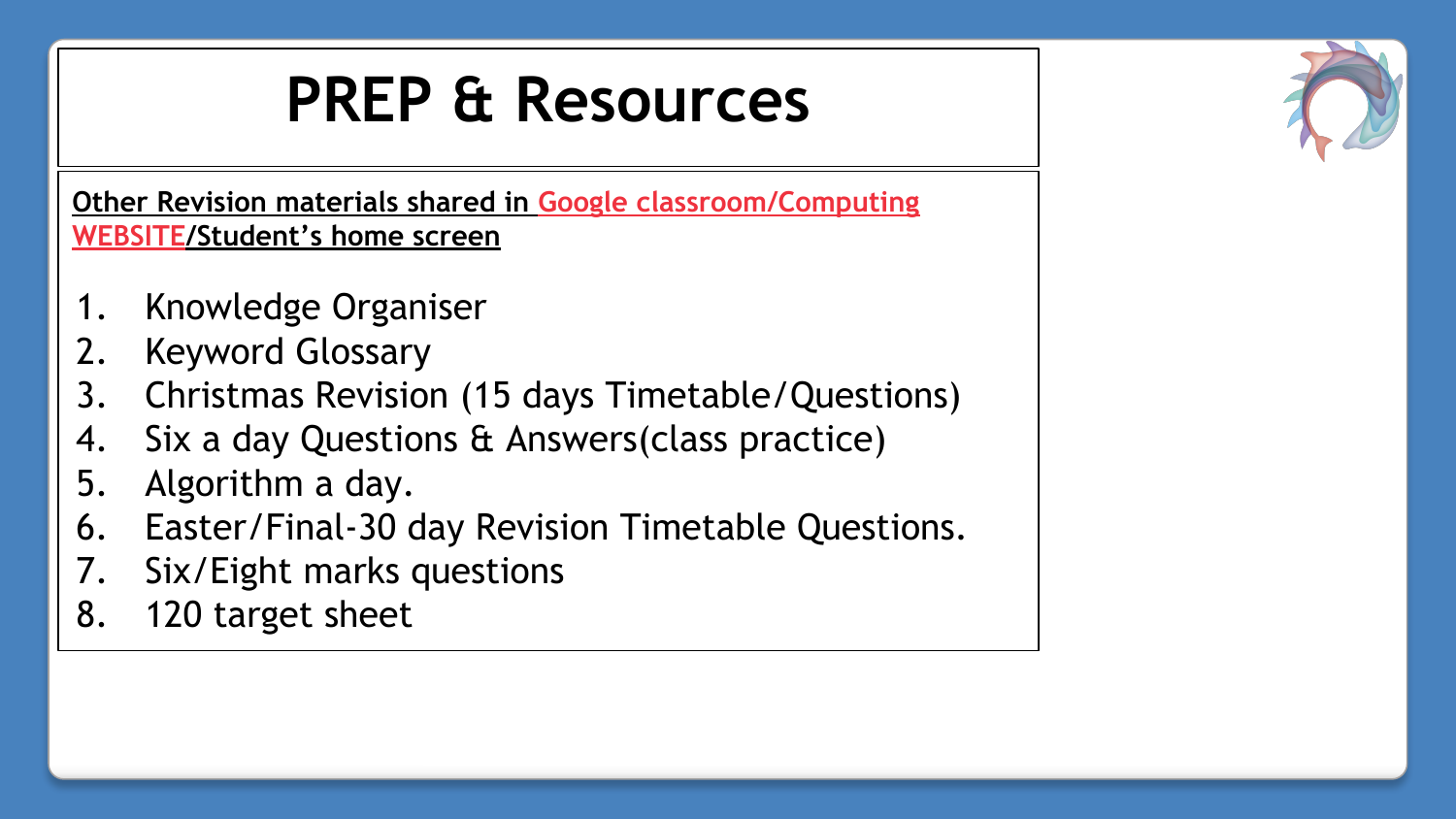## **How will students make the grade? -Tips**

**Intervention - Monday/Wednesday Class Assessment: Topic wise assessment/8 marks**

## **Answer = Class Notes + Sample papers + Past Paper+Keyword Glossary +Knowledge Organiser**

- **● All theory topics will be covered and will be revisited**
- **● The content is very technical in places and will require hard work to absorb it all**
- **● Read all class notes**
- **● Complete all sample papers**
- Ask them to do at least one past paper at home under exam **conditions before the exam.**
- **● Mark the paper with them (focus on their writing )**